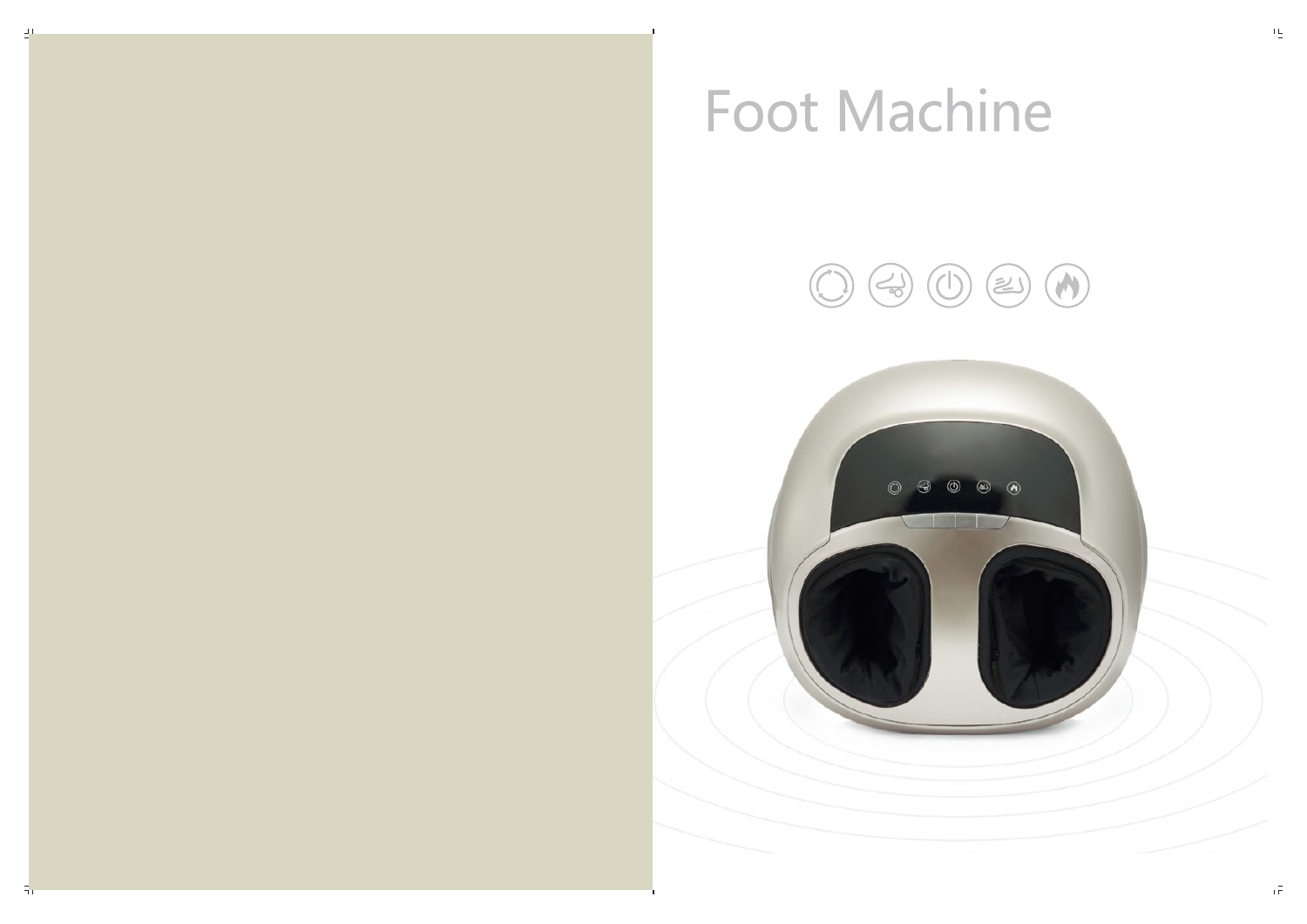## **Foot Massager**

Thank you for purchasing this Foot Massager. Please read the instructions thoroughly before connection, operating or adjusting this unit. Please pay good attention to the safety precaution. Keep this manual in a safe place for later review.

# **Safety Precaution**

People experiencing the following conditions are advised against using this product:

- Person receiving medical treatments
- Person having high fever, heart diseases, hypertension, osteoporosis, arteriosclerosis
- Person who have had cerebral thrombus
- Women in menstruation or pregnancy including which recently had a birth
- Person with serious cognitive defects
- Person using heart pacemaker or having implanted devices in his feet.

## **Use environment**

Do not place the foot massage in location with high humidity such as bathroom, to avoid the risk of getting electric shock, making short circuit or getting rusty.

- Do not operate the foot massage at temperature over 40 degree or near high temperature objects like heater or stove.
- Do not operate the foot massage at room temperature under 5 degrees because the thickening lubricating oil could make damage to the transmission gear and thus reduce the foot massage's service life.
- To avoid discoloration and degeneration, do not place the foot massager where it will expose to sunlight for a long period of time.
- If this device is going to be used in a warm environment after a storage of low temperature, the interior metal parts could be attached with condensed water vapor, which would affect their normal functionality or even cause mechanical damage to them. Therefore, in this case, we highly recommend you to set the device quietly for a while (1 hour) to let it get the normal room temperature before you start to use it.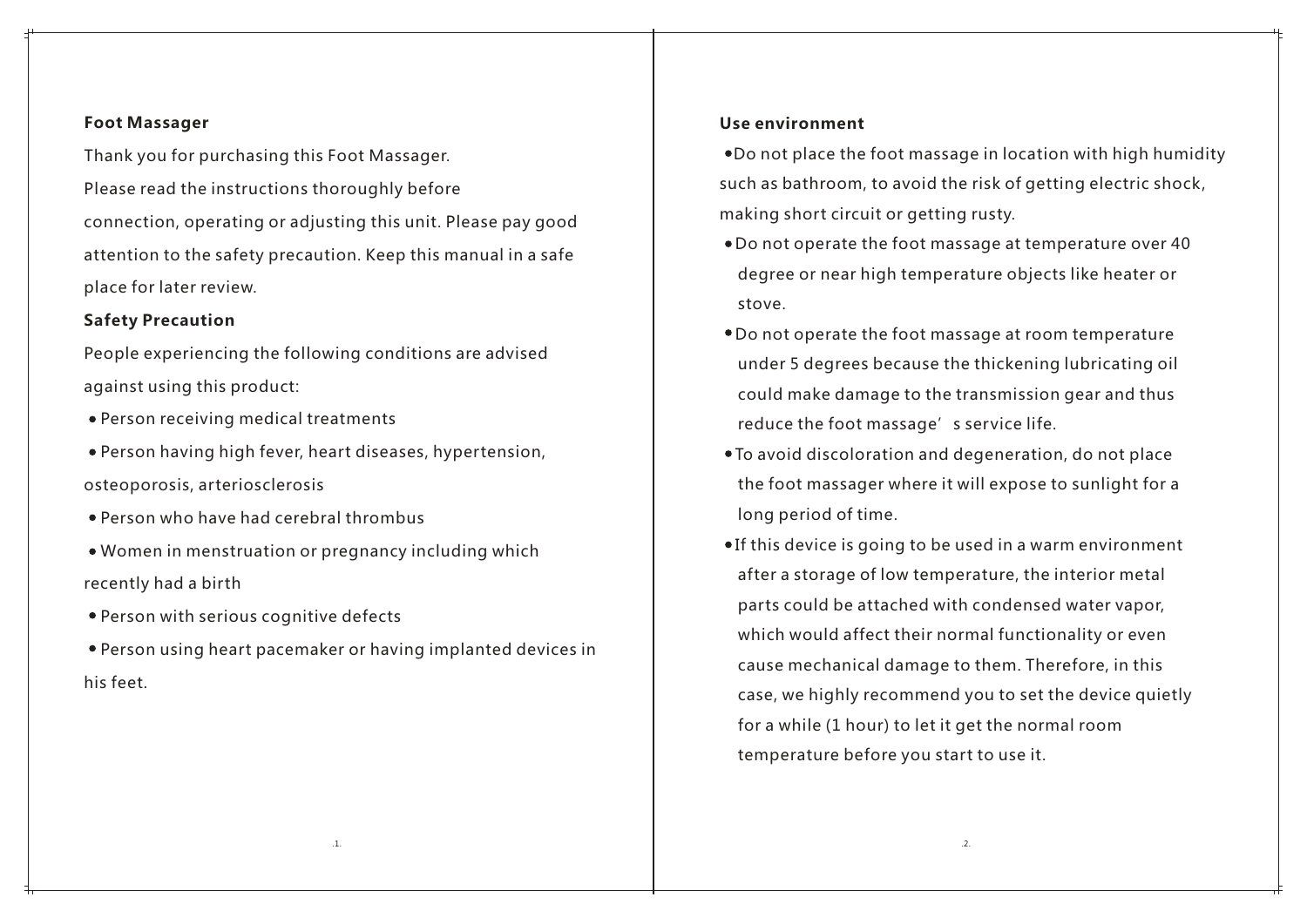#### **Guarantee Rights**

- This guarantee rights are not transferable.
- Since purchase date this product can enjoy free warranty in the warranty period

(Appearance is not covered by the warranty).

This product is warranted for one year.

When the warranty service requested, please show the original purchase

credentials and warranty card.

The purchase date is subject to the valid purchase receipt received from retail

counter.

This warranty does not cover use scenarios like equipment leasing, ownership

transfer, organizational usage.

The following cases are not covered by the warranty, paid repair services are

required (for personal and material cost):

(a) Damage caused by human factors, including use in non-normal working

environment, use or storage not following the instructions.

Damage caused by

other improper use.

(b) Machine stripped, repaired or modified by user himself or by unauthorized

third party without our permission.

(c) Damage caused by improper transportation after purchase.

(d) Damage caused by irresistible force (like flood, earthquake, fire, lightning).

# **Control Panel** On/Off Kneading Pressure Heating 1. **On/Off:**Turn on/off theall massage functions 2. **Kneading:**Control theroller massage under the feet 3. **Pressure:** Control theair pressurefunction 4. **Heating:**Control the heating on/off function **Light Indicator Lights flicker:Auto program Lights on :manual program Lights on: Kneading function on**

**Light off: Kneading function off**

**Lights flicker:Soft intensity Lights on :hard intenstiy**

**Lights on: heating function on Light off: heating function off**

### **Warning!**

Keep this far away from sharp objects. Stop using it after the chair cover is

damaged, to avoid the possibility of getting drawn into working machine!

 This product is not a plaything for children, keep they away from playing with it!

 If the product falls into the water, the further usage is prohibited and must be

sent for repair!

 This product contains high pressure component, repair it by yourself is strictly

prohibited, so as to avoid personal injury!